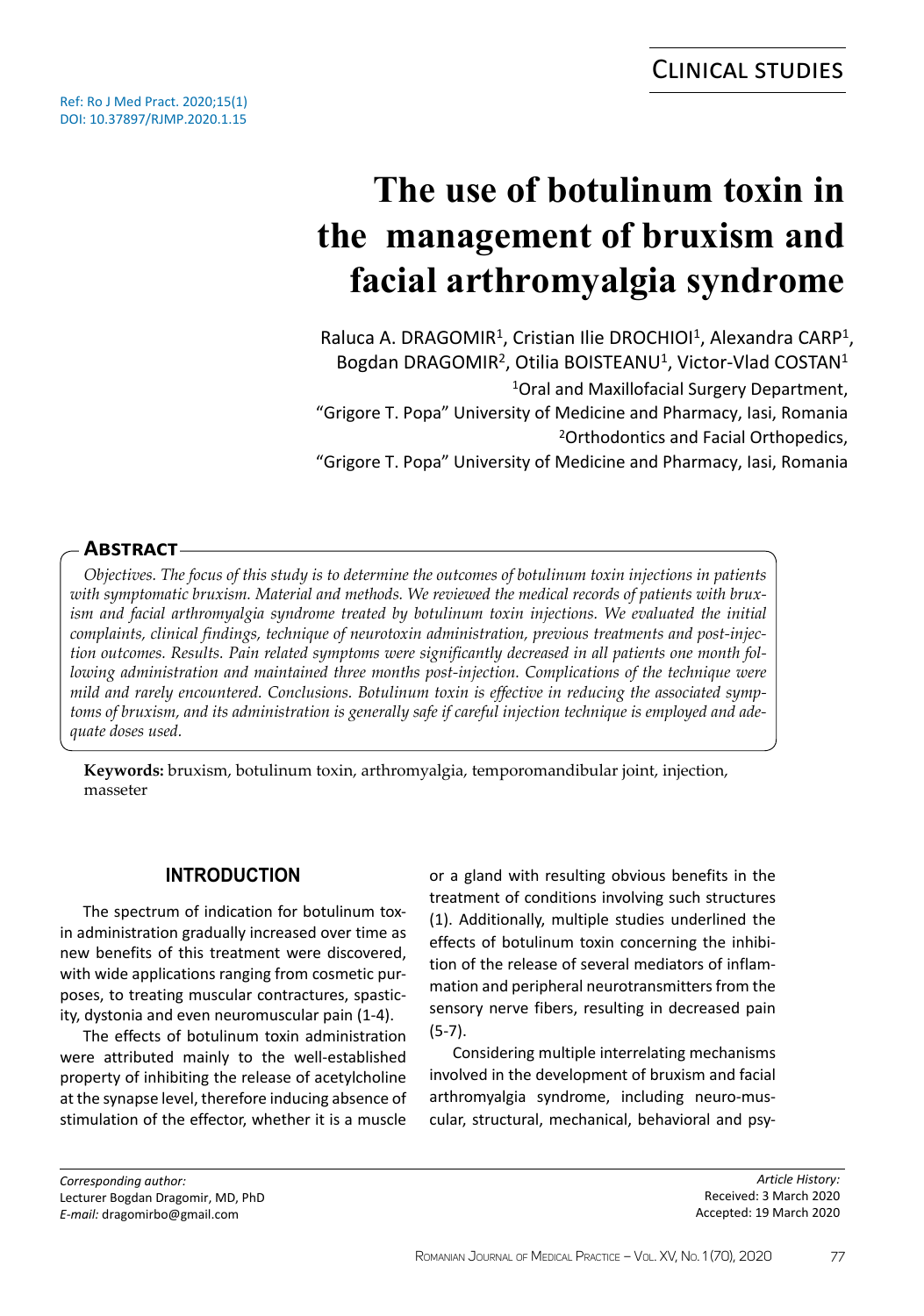chological factors, botulinum toxin may prove a beneficial contributor in decreasing the symptomatology and increasing the quality of life of affected patients (8,9). The input of the neurotoxin administration in the multifactorial context of the disease has been the focus of many studies, but further research is still required to establish the outcomes of its clinical use in different scenarios (10,11).

The purpose of this study is to evaluate the effects of botulinum toxin administration in patients with bruxism and facial arthromyalgia syndrome, with previous conventional treatment attempts, regarding the improvement of clinical signs and symptoms.

## **MATERIAL AND METHODS**

We conducted a retrospective study including patients with known bruxism and facial arthromyalgia syndrome that underwent treatment by botulinum toxin injection. We included only adult patients with minimum 3 months of follow-up. Patients with declared personal history of trauma or surgery of the temporomandibular joint (TMJ) were excluded from the study. The presenting signs and symptoms were documented, as well as the injection technique, associated treatment measures and the reported outcomes at two weeks, one and three months following botulinum toxin administration.

# **RESULTS**

#### **Patients**

We included 17 patients in this study, eight men and nine women, aged between 19 and 39 years old. The patients declared symptoms like local TMJ pain (n = 15), masticatory muscle pain (n = 14), referred otalgia (n = 6), cephalalgia (n = 9). Most patients ( $n = 12$ ) declared the predominance of symptoms in the morning, while five noticed the occurrence of symptoms during the day. Duration of the reported symptoms before presentation was between 11 and 32 months. Eleven patients corelated the onset of symptoms with stressful events. From the total number of patients, six were previously diagnosed with anxiety disorders and five had depression. Clinical examination revealed the presence of temporomandibular joint pain upon palpation in nine cases, joint sounds in seven patients, limited jaw opening in six cases, painful muscle insertions in 11 patients, muscle hypertrophy in nine cases, tooth surface loss in 12 patients and important occlusal disturbances in five cases.

All patients had previous treatment attempts by one or several of the following methods: occlusal therapy ( $n = 7$ ), occlusal splints ( $n = 14$ ), administration of myorelaxants ( $n = 17$ ), antidepressants  $(n = 9)$ , antalgics  $(n = 13)$  and behavioral changes recommendations ( $n = 17$ ). The conservative treatment methods were continued after the neurotoxin administration.

#### **Injection technique**

Neurotoxin injections were performed in the masseter and temporalis muscles, bilaterally, in all patients, using Vistabelâ (Onabotulinumtoxin type A, Allergan Pharmaceuticals Ireland, Castlebar Road, Westport, County Mayo, Ireland). We used 1.25 ml of saline for a vial of 50 U, to achieve a dilution of 4 U per 0.1 ml. The total doses varied between 100 and 200 U for one patient, distributed into multiple injection sites, with a minimum of five injection points for the masseter muscle and three for the temporalis muscle on one side. We used syringes of 1 ml with a detachable 27 G 19-mm needle. The areas of muscle hyperactivity were initially palpated and marked. For administering the injection, the needle was inserted up to the level of the bone and then withdrawn for 2-4 mm, followed by the deposition of the botulinum toxin solution.

#### **Injection outcomes**

The maximum results were reported two weeks post-injection. Eleven patients reported an overall improvement of pain related symptoms that was maintained one month and three months post-injection. The other six patients reported no initial changes regarding pain perception first couple of weeks but noted a decrease in pain one month and three months post-injection. Clinical examination one month and three months revealed the decreased number of painful sites upon palpation of masticatory muscles in 12 patients and the amplitude of mouth opening was normal in all patients. TMJ sounds were still present in six patients at three months post-injection, but absence of pain. At three months, we noticed a decrease in the contour of the masseteric region in 14 cases (figures 1, 2).

In three patients minor bruising in the masseteric area occurred after the injection. Following the administration of neurotoxin all patients reported feeling masticatory muscle fatigue during the first month, with progressive function adaptation. Two patients declared a subjective dry mouth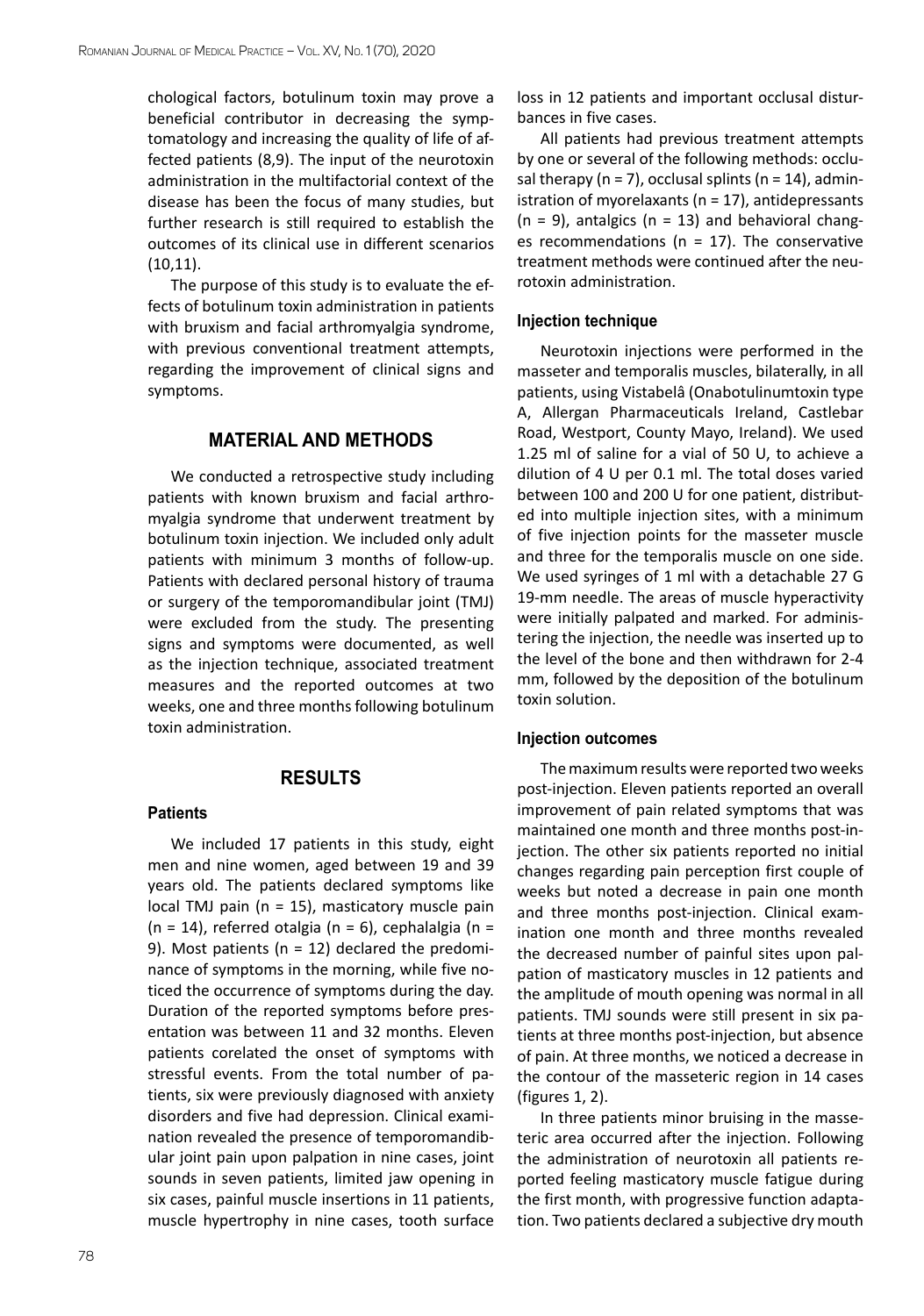

*Figure 1. Patient with bruxism, facial arthromyalgia syndrome and bilateral masseter muscle hypertrophy*



*Figure 2. Aspect of the patient 3 months after bilateral botulinum toxin injection into the masseter and temporalis muscles. A significant change of the lower face contour is noticeable due to decreased volume of the masseteric regions*

sensation during the initial month after injection, without any physical signs upon clinical examination. A noticeable loss of volume in the temporal region was encountered in seven patients but was not considered aesthetically displeasing and did not require filling procedures. Twelve patients had a slight asymmetry of the masseteric region that decreased progressively with subsequent injection sessions.

## **DISCUSSIONS**

In symptomatic bruxism patients, the decrease in pain following neurotoxin injections may be attributed to several effects of the toxin, considering the prevailing factors involved in the etiopathogeneses of the facial arthromyalgia syndrome (1,4). A decrease in the intensity of muscle contraction may play a role, but the known inhibitory effect on the release of inflammation factors may be equally important (2,5). As a result, although most studies report a decrease in the intensity and frequency of bruxism episodes, the complete disappearance of the phenomenon may not be feasible (4,11,12). Nevertheless, a decrease in the associated painful symptoms is achievable using botulinum toxin (12-14).

In our study, the effects on the perceived pain were not conclusive in all patients at one-month

post-injection, but a decrease in painful symptoms was obvious in all included patients after three months. This is consistent with the findings of other authors stating that pain was significantly reduced in patients undergoing botulinum toxin injections, with a denoting increase in their life quality (6,12,13,15).

The dose of administered neurotoxin may influence its effectiveness or duration. We used relatively high doses of toxin (100-200 U) injected into both the masseter and temporalis muscles bilaterally, in the areas of muscle hyperactivity. We determined the amount of neurotoxin needed by clinically evaluating the approximate muscle thickness and volume, since larger quantities are necessary for enlarged muscles. Other authors report using similar doses of 100-200 U in total for the masseter and temporalis muscles bilaterally (13,16), or even significantly lower doses of 40 U in total only in the masseter muscles (12), with similar favorable outcomes.

Complications following botulinum toxin injection into the masticatory muscles are not frequently encountered and generally they are mild. Studies report complications like: a decrease in mastication muscle force, insufficient effect, smile asymmetry, xerostomia, bruising, swelling or pain at the injection site, volume loss in the temples area or in the sub-zygomatic region, paradoxical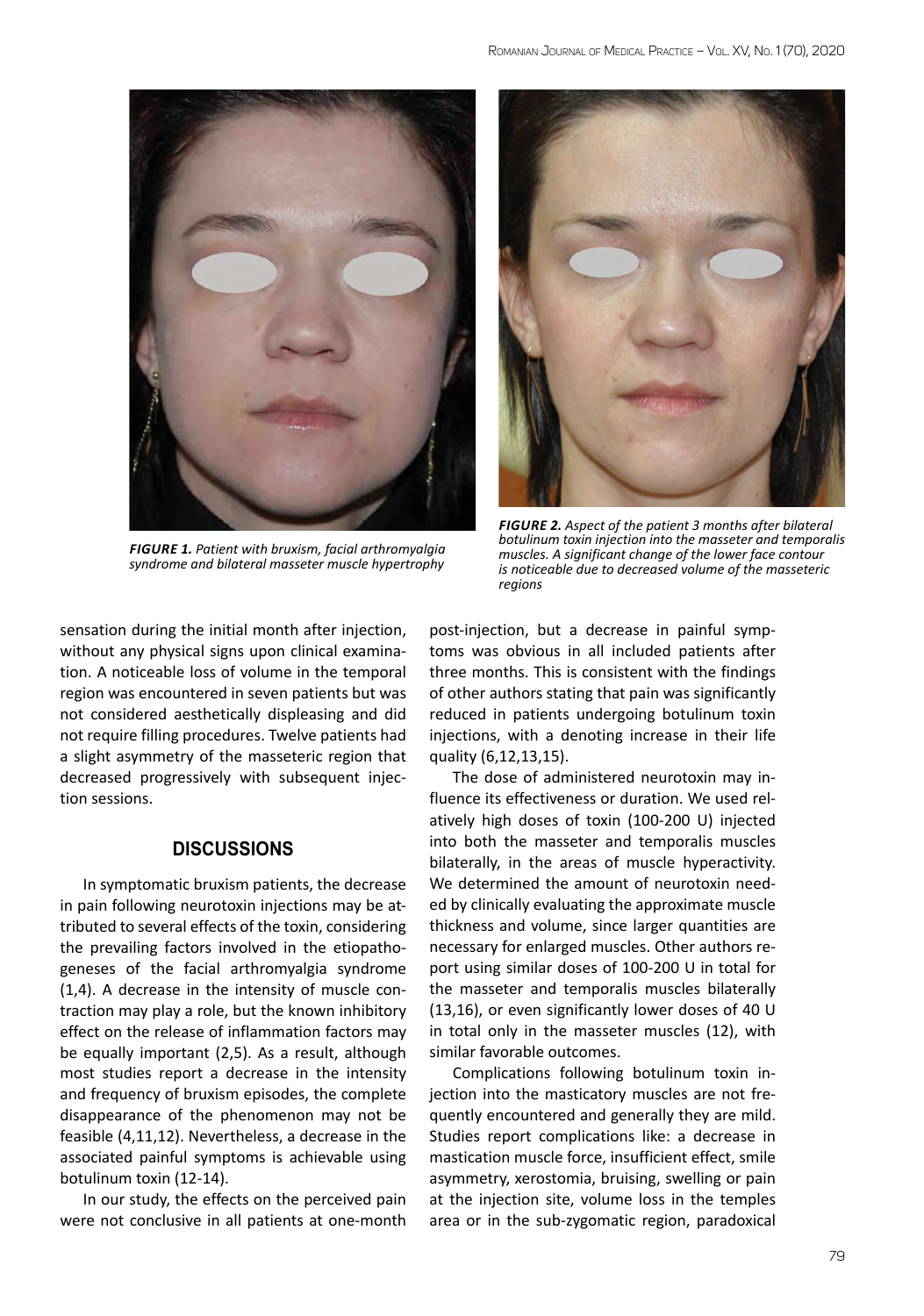bulging of the masseter, headache and allergies (17,18).

Some of the adverse effects are related to the inadequate placement of injections, or administration of inadequate doses (17,19). Palpation of the hyperactivity areas within the muscle ensures placing the injections in the adequate topographic region, while the depth of the injection can be approximated by initially touching the bone and then slightly retracting the needle. In the masseter region, this generally allows avoiding the inadvertent entire administration of neurotoxin into the parotid gland tissue and therefore absence of effect on the masticatory muscles, with possible decreased salivary flow (18,20). Despite an accurate administration, two patients in our study still described a subjective dry mouth sensation, although without any objective signs on clinical examination and without the need for particular treatment, with gradual receding within a month. The possible cause may be the migration of small quantities of the injected neurotoxin due to muscle contraction, but also migration along the pathway of needle withdrawal due to local pressure.

Muscle volume reduction and strength decrease during function are obvious expected outcomes following intramuscular neurotoxin administration. Similar to other studies (17,18,21), the patients in our case series also complained of weakness of the masticatory muscles during the first month, but this did not interfere with performing normal functions.

A decrease in the volume of temporal muscles was another finding in two of the included patients. However, true temporal hollowing was not encountered in any of the patients and therefore, there was no need for filling the temporal region for improving aesthetic appearance. Existing studies also report a very low incidence of this unwanted event (18). Except for the obvious decrease in muscle volume due to the local effects of the botulinum toxin, an additional possible culprit is the inferior movement of the temporal fat pads due to the decreased volume of the masseter muscle lying underneath (18).

Many authors describe the benefits of botulinum toxin for performing a nonsurgical facial contour adaptation (21,22). The decrease in the volume of the masseter muscle was a desired effect in the patients from our case series with obvious accentuated muscle hypertrophy. A small contour change in the outline of the masseteric region was also present in the majority of the patients without initially obvious masseter hypertrophy, but without any negative effects regarding appearance. Asymmetry of the masseteric region following injection was also noticed in more than half of the included patients. The degree of masseteric asymmetry was nevertheless small and gradually improved after subsequent injection sessions.

## **CONCLUSIONS**

In our experience, botulinum toxin administration proved to be beneficial for controlling the symptomatology associated with bruxism in patients with previous unsuccessful conventional treatment attempts. It represents a simple, effective complementary method of approaching bruxism patients with the purpose of increasing their quality of life.

## **references**

- 1. Laskin DM. The Use of Botulinum Toxin for the Treatment of Myofascial Pain in the Masticatory Muscles. *Oral Maxillofac Surg Clin North Am.* 2018;30(3):287-289.
- 2. Connelly ST, Myung J, Gupta R, Tartaglia GM, Gizdulich A, Yang J, Silva R. Clinical outcomes of Botox injections for chronic temporomandibular disorders: Do we understand how Botox works on muscle, pain, and the brain? *Int J Oral Maxillofac Surg.* 2017;46(3):322-327.
- 3. Park KS, Lee CH, Lee JW. Use of a botulinum toxin A in dentistry and oral and maxillofacial surgery. *J Dent Anesth Pain Med.* 2016;16(3):151-157.
- 4. Beddis H, Pemberton M, Davies S. Sleep bruxism: an overview for clinicians. *Br Dent J.* 2018;225(6):497-501.
- 5. Park J, Park HJ. Botulinum Toxin for the Treatment of Neuropathic Pain. *Toxins* (Basel). 2017;9(9).
- 6. Villa S, Raoul G, Machuron F, Ferri J, Nicot R. Improvement in quality of life after botulinum toxin injection for temporomandibular disorder. *J Stomatol Oral Maxillofac Surg.* 2019;120(1):2-6.
- 7. Oh HM, Chung ME. Botulinum Toxin for Neuropathic Pain: A Review of the Literature. *Toxins* (Basel). 2015; 7(8):3127-54.
- 8. Kumar A, Spivakovsky S. Bruxism- is botulinum toxin an effective treatment? *Evid Based Dent.* 2018;19(2):59.
- 9. Kwon KH, Shin KS, Yeon SH, Kwon DG. Application of botulinum toxin in maxillofacial field: part I. Bruxism and

*Conflict of interest:* none declared *Financial support:* none declared

square jaw. *Maxillofac Plast Reconstr Surg.* 2019;41(1):38.

- 10. Long H, Liao Z, Wang Y, Liao L, Lai W. Efficacy of botulinum toxins on bruxism: an evidence-based review. *Int Dent J.* 2012; 62(1):1-5.
- 11. De la Torre Canales G, Câmara-Souza MB, do Amaral CF, Garcia RC, Manfredini D. Is there enough evidence to use botulinum toxin injections for bruxism management? A systematic literature review. *Clin Oral Investig.* 2017;21(3):727-734.
- 12. Asutay F, Atalay Y, Asutay H, Acar AH. The Evaluation of the Clinical Effects of Botulinum Toxin on Nocturnal Bruxism. *Pain Res Manag.* 2017;2017:6264146.
- 13. Denglehem C, Maes JM, Raoul G, Ferri J. Botulinum toxin A: analgesic treatment for